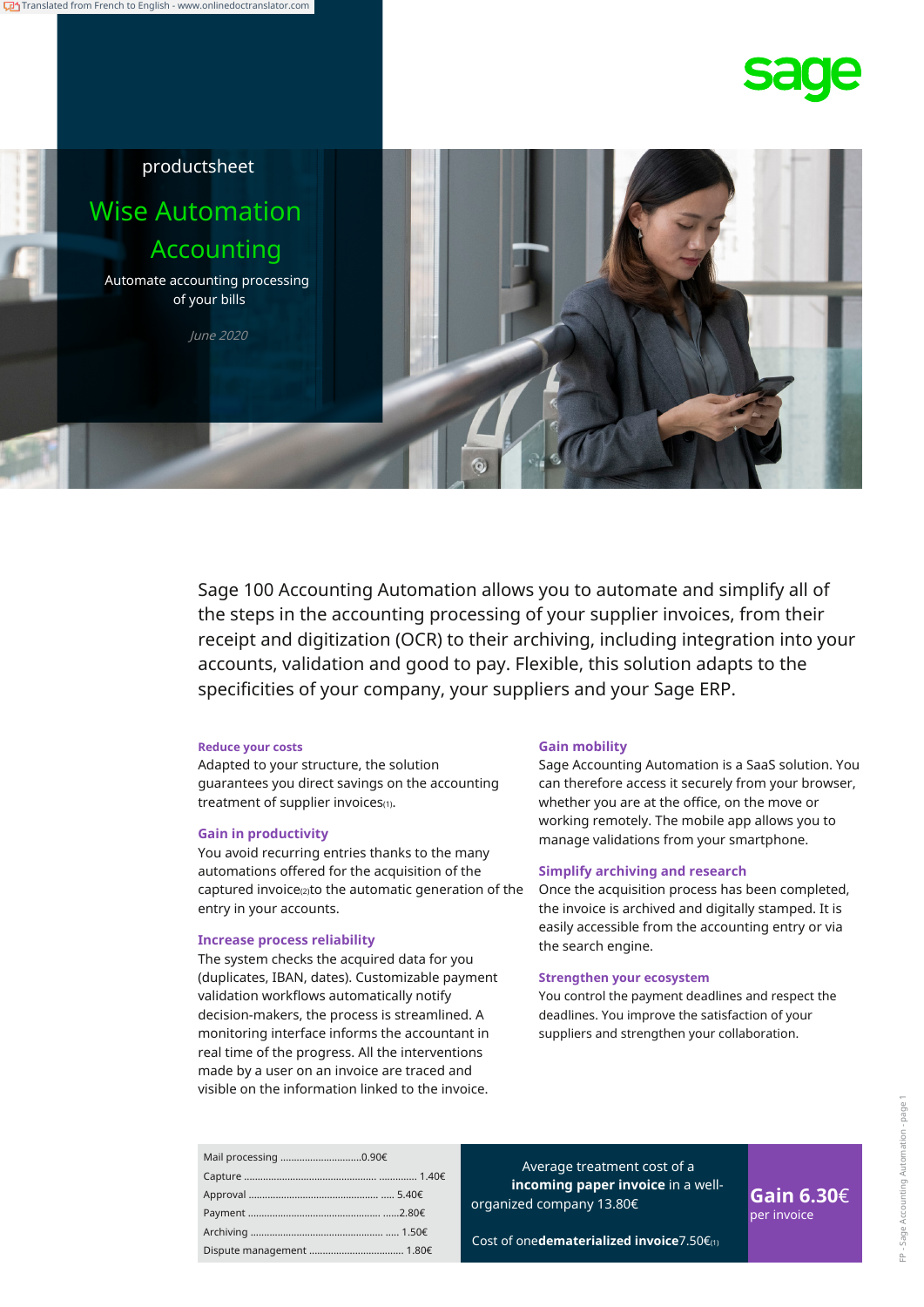#### **Trust**

- > Thanks to optical character recognition, you avoid re-entering error-prone accounting data. You simplify the flow by channeling all the parts and automatically integrating them into your Sage 100cloud Accounting solution.
- > The system carries out the necessary checks for you: duplicates, bank details, expiry dates.
- > All interventions made by a user on an invoice are traced and visible on the information linked to the invoice.

### **Community**

> You improve the satisfaction of your suppliers, your collaboration is consolidated.

#### **Collaborative**

- > You set up validation circuits. Interested parties receive automatic notifications, which lightens and speeds up the process.
- > The connection to your Sage 100cloud Accounting is native, guaranteeing the security and integrity of your data.

#### **Connected**

> Whether working remotely or on the move, simply access your solution and your data at any time, on all your devices.

#### **Complete**

> The management of your supplier invoices is completely dematerialized: from their collection, to the validation of the vouchers to be paid, until their accounting integration.

## Fonctionnalities

#### **Collection and checks**

- Capturing scanned documents
- Machine learning by provider
- Verification of the conformity of the information captured, automatic checks of IBAN, duplicates, dates
- Quick correction of anomalies if necessary
- Multi-company and multi-agency

#### **Archiving and research**

- Archiving digitally sealed PDFs
- Link to the document from the journal entry
- Instant multi-criteria, full-text search
- Access to invoices from an Internet browser

#### **Collaboration and Validation**

- Customizable validation circuits
- Automatic notification of validation tasks to the employees concerned
- Interface for monitoring the progress of all assigned tasks in real time
- Validation from the iOS or Android app
- Management of the voucher and disputes
- Customizable validation buffer

#### **Generating the entry and accounting integration**

- Integration of general accounts, third parties, analytical sections of your accounting
- Use of your accounting input models
- Accounting update planning
- Analytical breakdown and automatic generation of accounting entries

|                                             |                                         |                |                                    |       |                    |                     |                  | Se connecter entant que $\sim$ Q $\bigcirc$ $\frac{1}{2}$ |                |
|---------------------------------------------|-----------------------------------------|----------------|------------------------------------|-------|--------------------|---------------------|------------------|-----------------------------------------------------------|----------------|
| Facture                                     |                                         |                |                                    |       |                    |                     |                  | $\blacksquare$                                            | <b>III</b> D X |
|                                             |                                         |                | Facture N°<br>FA0003               |       | Date<br>02/11/2018 | Client<br>001       |                  | Annuler                                                   | Enregistrer    |
| <b>EURL CHETEKEE</b><br>14 rue des Bariokas |                                         |                |                                    |       |                    |                     |                  | $~\vee~$ Traitement                                       |                |
| 87000 Limoges<br>Tél                        | +33 2 99 54 09 99                       |                |                                    |       |                    |                     |                  | Objet<br>Destinataire                                     |                |
| Capital<br>SIRET                            | : 60 000.00 Euros<br>: 40001494200024   |                | <b>BIJOU SA</b><br>22 rue de Kroet |       |                    |                     |                  | Litige à vérifier<br>Nathalie Kritter<br>$\check{}$       | $\check{}$     |
|                                             |                                         |                | 54000 Nancy                        |       |                    |                     |                  | Commentaire                                               |                |
|                                             |                                         |                |                                    |       |                    |                     | ┙                | Merci de vérifier la solvabilité de ce tiers.             |                |
|                                             |                                         |                |                                    |       |                    |                     |                  |                                                           |                |
| Référence                                   | Désignation                             | Quantité       | P.U. HT                            | % REM | <b>Remise HT</b>   | <b>Montant HT</b>   | TVA              |                                                           |                |
| <b>ART0001</b><br>ART0003                   | Darkhorse<br>Forfalt mise à disposition | 1,000<br>1,000 | 21 000,00<br>280,00                |       |                    | 21 000.00<br>280.00 | $\sim$<br>$\sim$ |                                                           |                |
|                                             |                                         |                |                                    |       |                    |                     |                  | <b>Envoyer</b>                                            |                |
|                                             |                                         |                |                                    |       |                    |                     |                  |                                                           |                |
|                                             |                                         |                |                                    |       |                    |                     |                  | $~\vee~$ Informations                                     | Ľ              |
|                                             |                                         |                |                                    |       |                    |                     |                  |                                                           |                |
|                                             |                                         |                |                                    |       |                    |                     |                  | Compte tiers<br>$+1$<br>Chetekee                          |                |
|                                             |                                         |                |                                    |       |                    |                     |                  |                                                           |                |
|                                             |                                         |                |                                    |       |                    |                     |                  | N° de facture<br>Type                                     |                |
|                                             |                                         |                |                                    |       |                    |                     |                  |                                                           |                |

FP - Sage Accounting Automation - page 2FP - Sage Accounting Automation - page

(1) Source: General Directorate of Public Finance

t

(2) The recognition rate depends on the readability of the original documents, any alterations to the scanning system and the configuration of your Sage Automatisation Comptable and Sage 100cloud Accounting solutions.